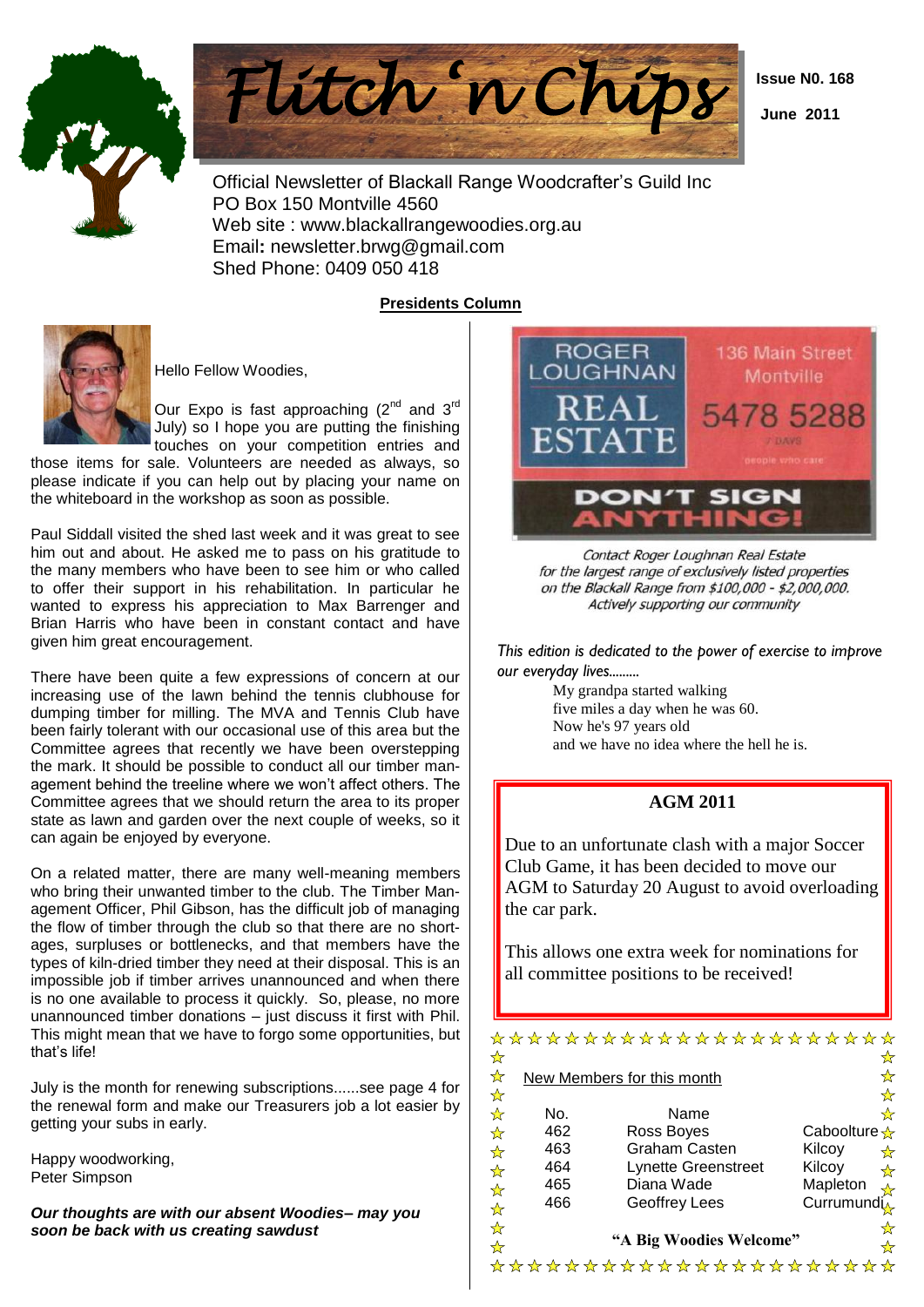#### Hi People,

Sorry for being so long winded in returning to this contraption. Seattle proved to be interesting with the Boeing History tour and workshop—underground tour of the old city near the wharf area—the police museum—the Klondike Gold History Museum and the ferry trips across the harbour to Bainbridge Island and others.

I took Jim Coles advise and went by ferry to Victoria on Vancouver Island, I've seen most of the advertised sites and a special mention of Butchard Gardens, there were a lot of people told me not to miss this glorious place and I can highly recommend this sojourn. Travelled by Greyhound Coach to Port Hardy....it is at the top of the island, whilst there met some very interesting people. After a night

on the turps was offered a flight on a plane called a Grumman Goose—its about seventy years old, stumpy twin engined seaplane.



Also another chap took me on a tour of most of

the off beat places in and around the district. Hopped on the ferry to Prince Rupert, this is the inland passage in Canada. Lovely time here with more tours of fishing industry and Salmon cannery. Back on another ferry and on to Alaska. Ketchikan in the summer is totally geared for tourists, went by local transport to most of touristy places. Then back to Canada, Prince Rupert by ferry then on to Prince George by train for my first bed & brekky stop over with a lovely couple. On to Jasper by train—more touristy stuff and a good B&B, then took tour to Banff via Glacier Walk & Lake Louise. Caught Greyhound Bus to Vancouver......a real highlight, this is a very proud city, and world class attractions, with public transport second to none. I've been here a few days now and been to Grouse Mountain, Stanley Park, Aquarium, Maritime& History museums. I'm flying tonight to Toronto to see Niagara Falls. Will close now as my pinkie is cramping up!!!!! Hope all is well back there.

Love and best wishes Dave Banister.

XXXX for the sheilas.



**Winter Roast Every Monday Night** from 5.30 to 7.30 \$17.95 per person

**Sunday Breakfast from 9am-11am** PH: 5478 5560 . 142 Main Street, Montville

ww.wildrocketfood.com.au

Open 7 days a week

Talking of Vancouver Island......



Perhaps the largest tree ever felled by a human being, this Douglas Fir was brought down by George Carey (on the ladder) and his crew in 1895. The tree, reputed to be 417 ft. tall (127 Metres) grew on Vancouver Island, British Colombia.

 *And the first Squatters Chair has been painted..........*



*Its OK Dave you can come back now..... The new paint shop is all set up........*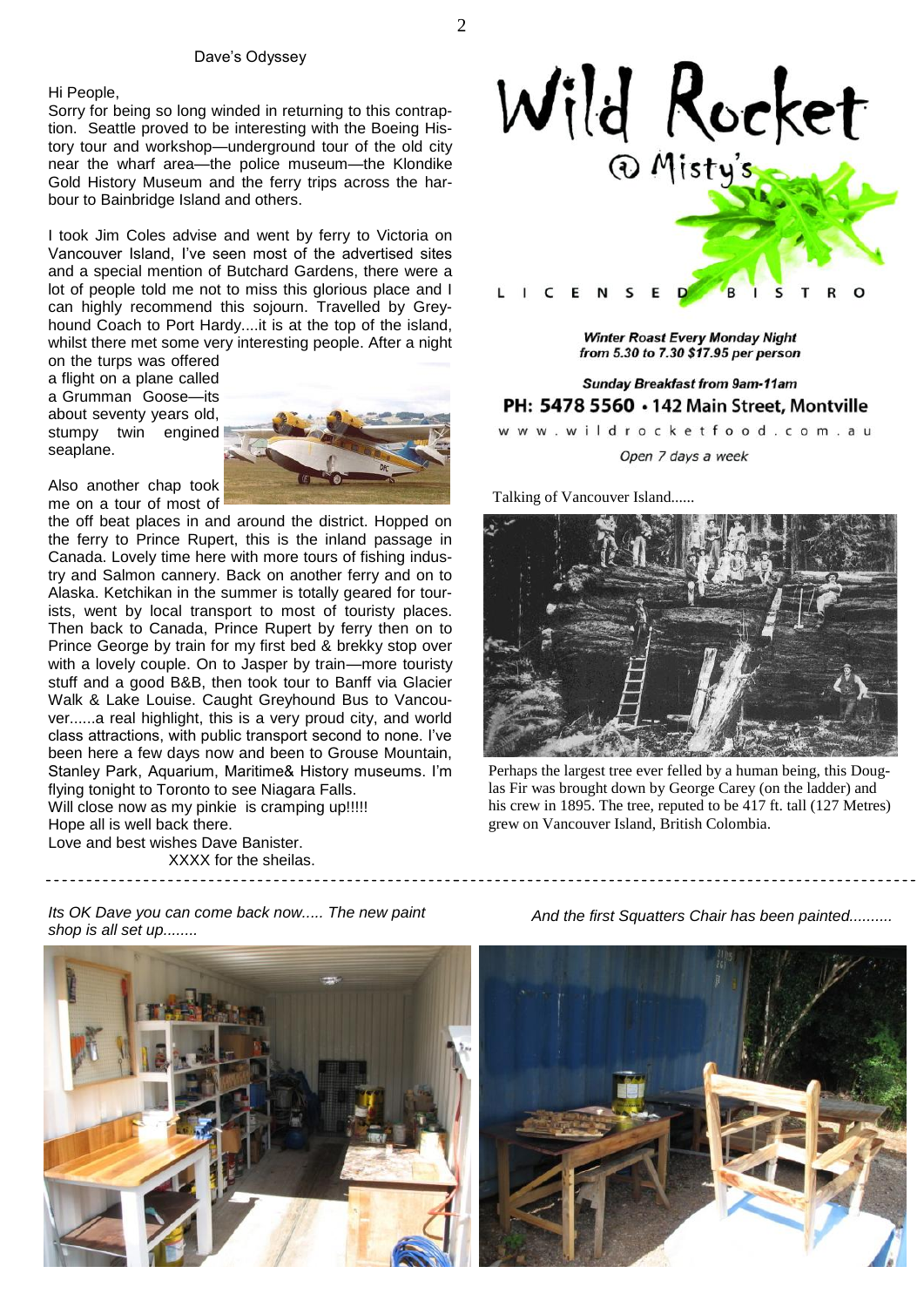### **Smoothing Out the Surface**



Finishing is sometimes considered the red-headed stepchild of woodworking. Some woodworkers, but not all by any means, think of finishing as a necessary evil that is tangentially associated with real woodworking. Which is understandable, but problematic, because finishing is so critical to how attractive your project becomes. If you take short cuts during finishing, your project's appearance can really suffer.

Professional finishers will tell you that the single most important component to achieving a superior finish has nothing to do with the product being applied to the wood. It has to do with how well the surface of the wood is prepared to accept the finish that will be applied later.

The most common method of smoothing out wood is sanding, which although it can be a bit tedious, if it is done correctly, it will yield excellent and predictable results. But there is an important step to take before you get out the sandpaper — checking for glue spots.

#### **Spot Remover**

Glue spots seem to haunt a finisher at the most inopportune moments. Random spots of glue don't absorb finish and stain in the same way as clear wood fibres, so they stick out and look bad. Check for glue spots by wetting the wood with water or mineral spirits. Scrape or sand the spots to remove the glue. If you use water for this task, it has the added benefit of swelling the wood fibres (raising the grain). This is especially useful if you are planning to use a water-based dye or finish later on.

#### **Sanding Plan**

When you get ready to sand a piece of your woodworking, take a moment to plan out how you will sand each face of the project and develop a sequence for doing that. This plan will help you to be consistent and methodical in your approach.

### **MAPLETON HARDWARE**

Your handy hardware store.

Come in and see us for all your hardware needs. Hand Tools, Sleepers, Power Tools, Drill Bits, Paint and Stains. Plus Plumbing and General Hardware

**Open 7 Days** 

**Rob. Toni and Laurie** 

Cur Obi Obi Rd & Emu Walk **MAPLETON Phone 5445 7773** 

With sandpaper, you remove and smooth wood fibres by abrading them. After you have sanded off the machining marks (wavy lines from a planer, etc.) and other surface flaws with a coarse-grit paper, the goal of each successively finer size of grit is to remove the scratch marks that the previous sandpaper put into the wood. One problem with sanding is that many folks sand ineffectively and get inconsistent results. For example, random-orbit sanders and vibrating pad sanders are designed to be moved across the wood at a rate of about 1 inch per second, which most people find exceedingly slow.

A good rule of thumb for sanding a project made from hardwood is to start with an 80-grit sandpaper, and work your way up through all the grits until you get to 180- or 220-grit. You may wish to go all the way up to a 320- or 440-grit sandpaper, depending on the finish you wish to apply.

You can sand by hand if you'd like, but most people choose to use a power sander of some sort. Contrary to what many folks think, you don't need to sand exclusively with the grain during the early, coarse grit passes. It is advisable to sand with the grain in the last few passes. The last pass should always be done by hand and with the grain.

#### **Doing Away with Dents**

After your first pass with 80-grit paper, you may see that there are some dents or holes in the project that need to be fixed or filled. If the void is caused by a dent, where the wood fibres are crushed, you can probably swell that dent using water and a heat source such as a hot iron. If the hole is a puncture or a crack, you will need to fill it with putty or wood filler. The trick is to use a product that will be the same colour as the finished wood at the end of your finishing process. If you miss that, the putty or wood filler will stick out like a sore thumb. Some folks leave the hole or void and fill it with coloured putty after the project is finished, so that they can match the final colour more accurately.

Once your piece is completely sanded, remove the last residue of wood dust with a tack cloth. It is a good idea to get your first coat of finish (be it sealer, oil or whatever) on the wood within a week of sanding.

*Many thanks to Woodworkers Journal for this article*

——ooooOOOOOoooo——

I like long walks, especially when they are taken by people who annoy me.

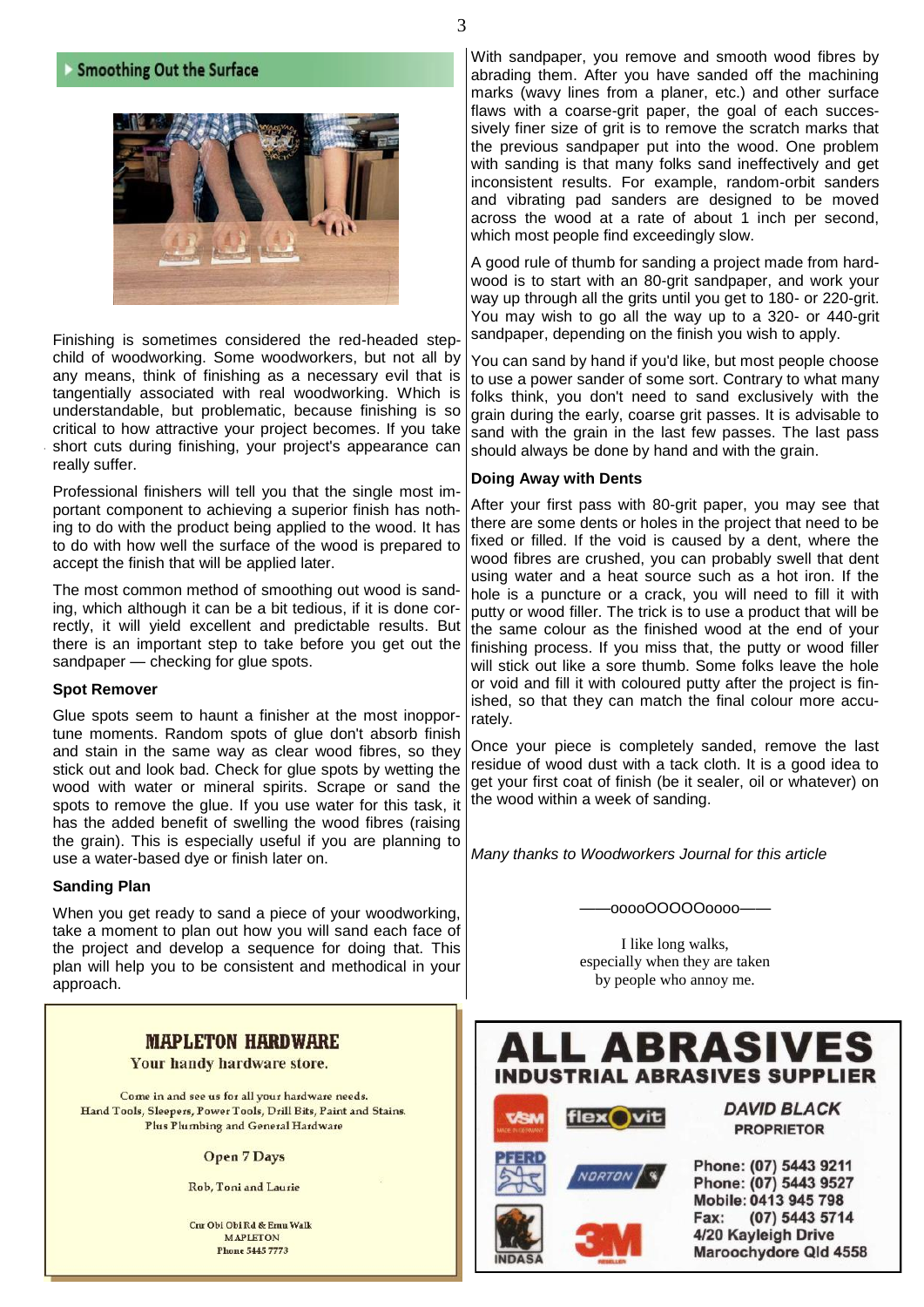#### **Maintenance Report from Brian Harris**

**May-June 2011**

- 30/05 New Carba-tec 6˝ linisher and combined 12˝ disc sander commissioned.
- 06/06 No.2 Lathe belt slipping, split pulley on motor shaft lubricated.

~~~~~~~~~~~~~~~~~~~

08/06 New abrasive belt fitted to Drum Sander

 The only reason I would take up walking is so that I could hear heavy breathing again.





The Wise Monkeys?

#### **BRWG: Meeting Schedule for 2011**

Management Committee meetings on the second and fourth Saturdays of each month. General meetings on the second Saturdays of August, November, February and May. AGM on the second Saturday of August.

| June      | 25 | Mgt                      |
|-----------|----|--------------------------|
| July      | 9  | Mgt                      |
|           | 23 | Mgt                      |
| August    | 20 | <b>AGM &amp; General</b> |
|           | 27 | Mgt                      |
| September | 10 | Mgt                      |
|           | 24 | Mgt                      |
| October   | 8  | Mgt                      |
|           | 22 | Mgt                      |
| November  | 12 | General                  |
|           | 26 | Mgt                      |
| December  | 10 | Mgt                      |
|           | 24 | Mgt                      |
|           |    |                          |

### **INVOICE - YEAR 2011/12 SUBSCRIPTION**

p/f(07) 5492 5655 0418 838 499

### *FIRST NOTICE* **PAYMENT – DUE END JULY 2011.**

Please extend my subscription to Blackall Range Woodcrafters Guild Inc. for the year 2011/12.

Enclosed is my payment of \$30 **(\$35 per couple)**

calsigns@westnet.com.au

| <b>AMOUNT PAID \$</b> |  |
|-----------------------|--|
|                       |  |

| NAME/S  |  |
|---------|--|
| Address |  |

please print email address clearly

(Please pay your due fees to the Treasurer direct or mail to PO Box 150 MONTVILLE QLD 4560

4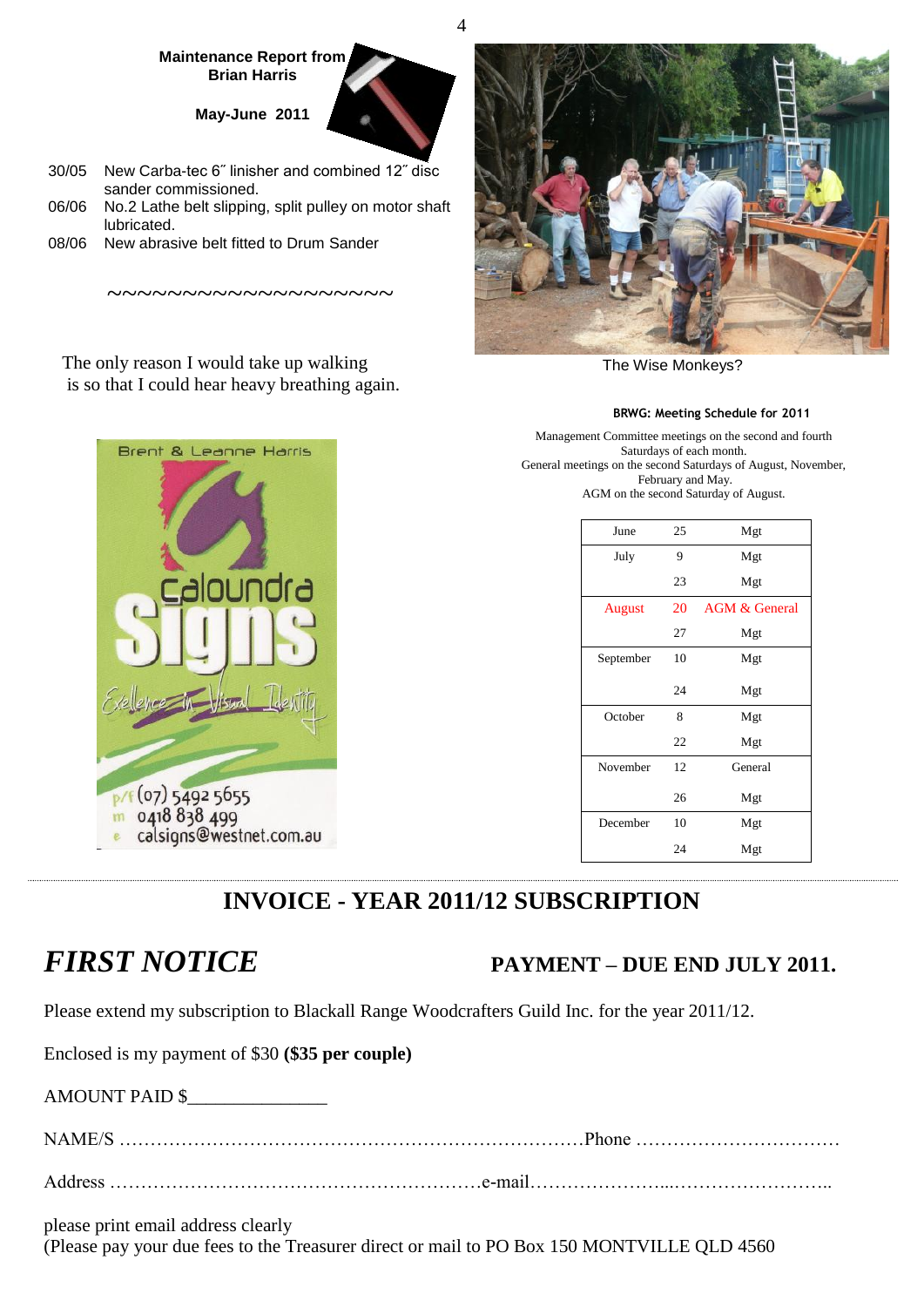|     |     |     | <b>An Interesting July</b> |     |     |     |
|-----|-----|-----|----------------------------|-----|-----|-----|
| Sun | Mon | Tue | Wed                        | Thu | Fri | Sat |
|     |     |     |                            |     | 1   | 2   |
| 3   | 4   | 5   | 6                          | 7   | 8   | 9   |
| 10  | 11  | 12  | 13                         | 14  | 15  | 16  |
| 17  | 18  | 19  | 20                         | 21  | 22  | 23  |
| 24  | 25  | 26  | 27                         | 28  | 29  | 30  |
| 31  |     |     |                            |     |     |     |

**This year, July has 5 Fridays, 5 Saturdays and 5 Sundays. This happens once every 823 years.** 

**This year we're going to experience four unusual dates.**

**1/1/11, 1/11/11, 11/1/11, 11/11/11 and that's not all...**

**Take the last two digits of the year in which you were born now add the age you will be this year. The result will be 111 for everyone in the whole world.** 

### **So there!!!!!!**



*If you are going to try cross-country skiing , start with a small country.*



Antique Furniture Restoration Supplies 134 Junction Road, Clayfield, QLD, 4011 Phone: (07) 3391 5764  $FAX:$  $(07)$  3112 6197 Email: sales@goodsandchattels.com Web: www.goodsandchattels.com \*\*\* 10% Discount to Woodies Members \*\*\*

# **WOOD N WORKSH**

5



**Timber Flow Report**

Hi All On 7 June, five dedicated club members unloaded the kiln. There were some large pieces of Beech (why were they there? it takes years to dry out large planks of Beech, although the average moisture content of these was about 18% not bad). We also unloaded some Red Cedar, Camphor Laurel, and something that looked like silky oak (the jury is still out), and a mixture of timber blocks ready to go for all you wood turners out there.

The same team then began to load the kiln again with more Red Cedar and Camphor Laurel. One of our members has also placed some of his own wood in as well, a service which is open to all club members for a small fee.

We are planning to load more valuable timber in the next two weeks but we need feedback from our members as to what types of wood they will be requiring in the next few months

It is becoming increasingly difficult to store dried timber that can be easily accessed by club members. So, it has been suggested that we inspect all the timber in all the racks for the purpose of removing badly rotted and poor quality timber.

One of the many advantages of being a club member is access to good quality dried timber at a very reasonable price, so let's get into that next project.

Phil Gibson Timber Flow and Kiln Officer



Unit 7 / 47 Beerwah Parade, Beerwah 4519 Q